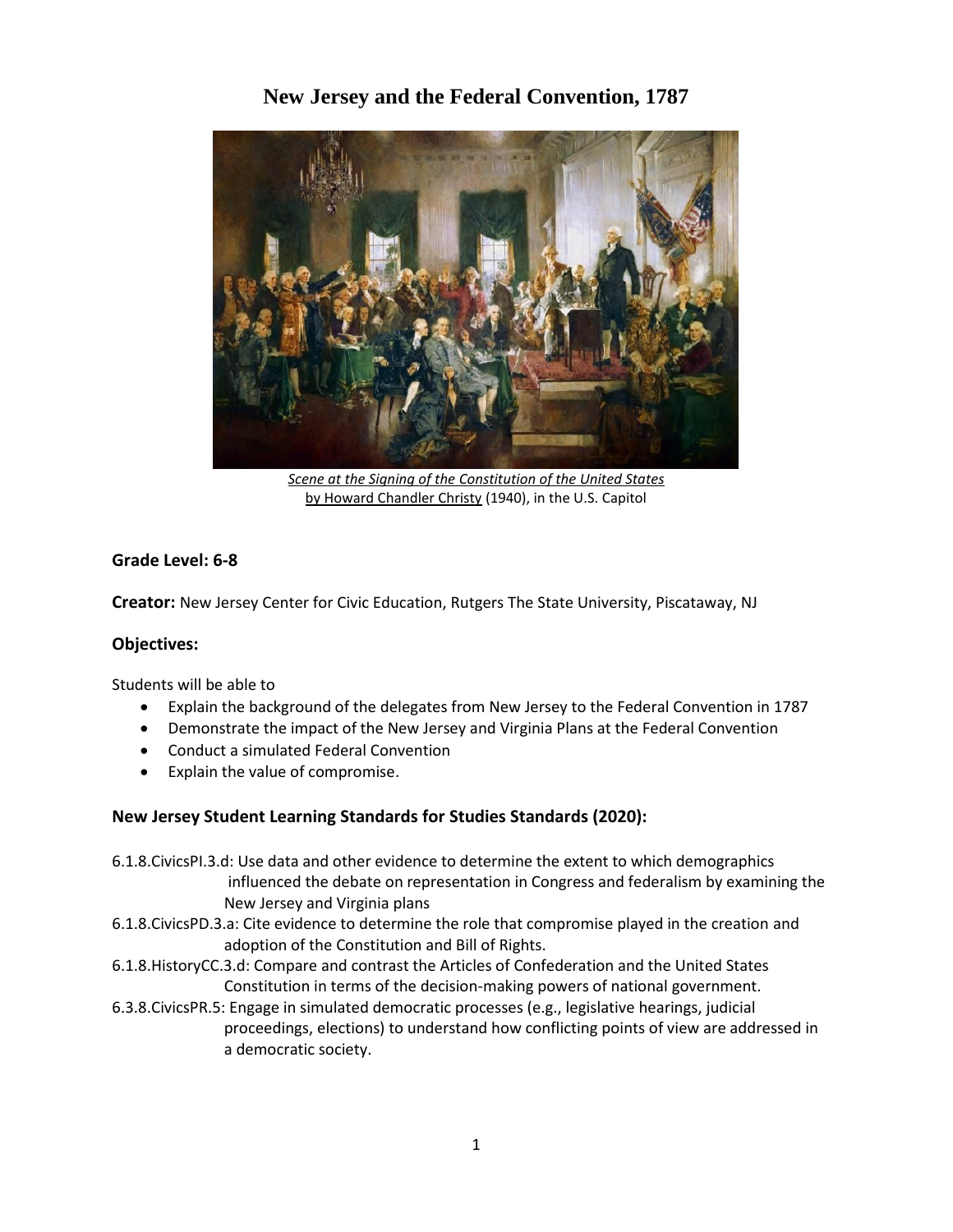# **Background:**

The Articles of Confederation had created a relatively weak and decentralized government, without a single executive or a judiciary. All national power rested with the Congress, which consisted of a single house. Each state could send three to five delegates to the Congress, but no matter how many delegates the state had, each state had only one vote in Congress. This meant that tiny Rhode Island had as much political power as mammoth Virginia. Congress had no power to collect taxes. During the war the national government teetered on the verge of bankruptcy and the army often went unpaid. After the Revolution, Congress was unable to pay off its bonds while the states ignored the agreements that Congress had made with foreign nations, including key provisions of the peace treaty with England. There was no national currency and trade and tariff policies were basically in the hands of the states.

After a series of failed attempts to amend the Articles of Confederation, including the Annapolis Convention, the Congress authorized the states to send delegates to meet in Philadelphia in May, 1787. Eventually a total of 55 delegates from 12 states came to the Convention, but no more than eleven delegations were present at any one time: New Hampshire did not arrive until mid-July, and New York left in early July. Rhode Island never sent a delegation. Most delegates were politically experienced, and many were wealthy. More than half had legal training. At least 26 delegates owned slaves. In order for a delegation to vote, it had to have at least two members on the floor. To avoid public speculation and lobbying, the delegates met in secret and were sworn to secrecy. The convention chose George Washington as its president.

# **Activity 1: New Jersey's delegates to the Federal Convention**

New Jersey sent four delegates to the Convention:

- William Paterson
- William Livingston
- David Brearley
- Jonathan Dayton

Research the background of other New Jersey delegates to the Federal Convention**.** The background to all of the delegates to the Federal Convention can be found at [https://www.archives.gov/founding](https://www.archives.gov/founding-docs/founding-fathers)[docs/founding-fathers.](https://www.archives.gov/founding-docs/founding-fathers)

**William Paterson** was born in Ireland in 1745 and moved to America as a toddler where his family settled in Princeton and his father was a successful merchant. Growing up in an affluent family, Paterson was educated in private schools. He earned a bachelor's and master's degree from the College of New Jersey (now Princeton University) and studied law with Richard Stockton. During the American Revolutionary War, Paterson was one of New Jersey's leading patriots. He was a member of the provincial congress from 1775 to 1776, and was part of the New Jersey Constitutional Convention of 1776. From 1776 to 1783, he served as New Jersey's attorney general. Paterson became one New Jersey's first senators. In 1790, he became the state's governor—a post that he would hold until he was appointed to the U.S. Supreme Court in 1793. During his time with the court, he oversaw the trials of those involved in the Whiskey Rebellion of 1794. He remained on the U.S. Supreme Court until his death in 1806.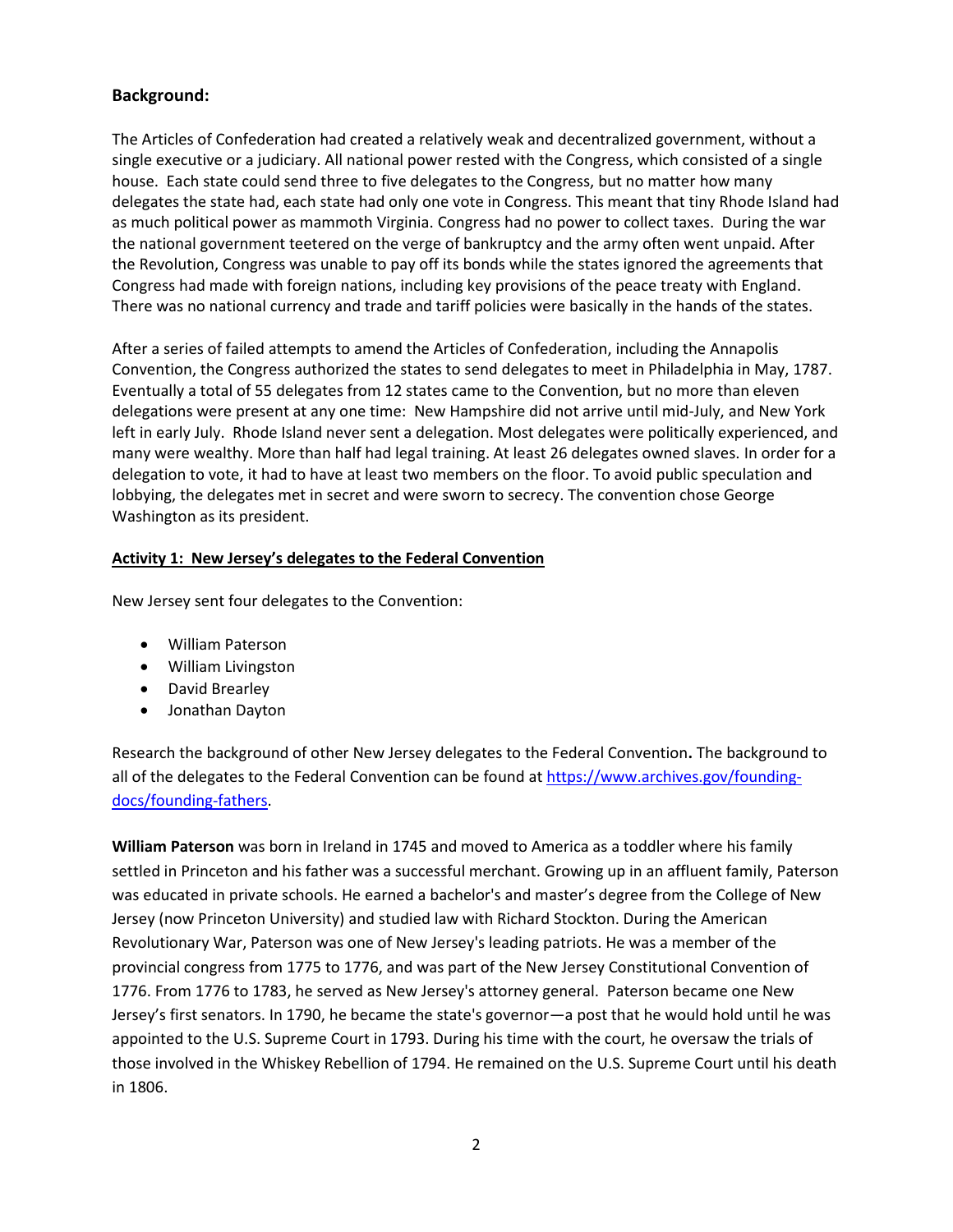**William Livingston** was born in 1723 at Albany, New York. He attended Yale and graduated in 1741 and pursued a career in law in New York City, marrying the daughter of a well-to-do New Jersey landowner. He quickly gained a reputation as the supporter of popular causes against the more conservative factions in the city. Associated with the Calvinists in religion, he opposed the dominant Anglican leaders in the colony. Livingston was a member of the state assembly 1759-61 but moved to Elizabethtown in 1769 when his supporters split on the growing debate as to how to respond to British taxation of the colonies. There he built Liberty Hall and planned to live be gentleman farmer. The Revolutionary upsurge, however, brought Livingston out of retirement and he became a member of the Essex County, NJ, committee of correspondence; in 1774 a representative in the First Continental Congress; and in 1775-76 a delegate to the Second Continental Congress. In June 1776 he left Congress to command the New Jersey militia as a brigadier general and held this post until he was elected later in the year as the first governor of the state, a position he held for 14 years until his death in 1790.

**David Brearley** was born in 1745 near Trenton, NJ. He attended but did not graduate from the nearby College of New Jersey (Princeton). He became a lawyer, practicing in Allentown, NJ. Brearley avidly backed the Revolutionary cause and was arrested by the British for high treason, but was freed by a group of patriots. In 1776 he took part in the convention that drew up the state constitution. During the War for Independence, he rose from a captain to a colonel in the militia. At the federal convention, Brearley opposed proportional representation of the states and favored one vote for each of them in Congress. He was chairman of the Committee on Unresolved Disputes at the end of the Convention. In 1779, Brearley was elected as chief justice of the New Jersey Supreme Court, a position he held until 1789. President Washington appointed him as a federal district judge in 1789, but he only served one year until his death at age 45 in 1790.

**Jonathan Dayton** was born in Elizabethtown in 1760. His father was a storekeeper who was active in local and state politics. Dayton graduated from the College of New Jersey (Princeton) in 1776. He entered the Continental Army and achieved the rank of captain by the age of 19. Serving under his father, Gen. Elias Dayton, and the Marquis de Lafayette, he was a prisoner of the British for a time and participated in the Battle of Yorktown, VA. Dayton studied law and established a practice. He sat in the state assembly in 1786-8, served as a member of the New Jersey council and speaker of the state assembly. He was a member of the U.S. House of Representatives, 1791-99, serving as Speaker in the Fourth and Fifth Congresses. He backed Hamilton's fiscal program, suppression of the Whisky Rebellion, Jay's Treaty, and a host of other Federalist measures. Dayton purchased Boxwood Hall in 1795 as his home in Elizabethtown and resided there until his death. He served in the U.S. Senate, 1799-1805. In 1824, the 63-year-old Dayton played host to Lafayette during his triumphal tour of the United States.

#### **What did the New Jersey delegates share in common? How were they different?**

Jonathan Dayton, David Brearley, William Livingston and William Paterson were all practicing lawyers who had been active patriots in the American Revolution. They all grew up in comfortable circumstances and were well-educated. Dayton, Brearley and Paterson had all attended the College of New Jersey (now Princeton University). They differed by age: Jonathan Dayton at age 26 was the youngest delegate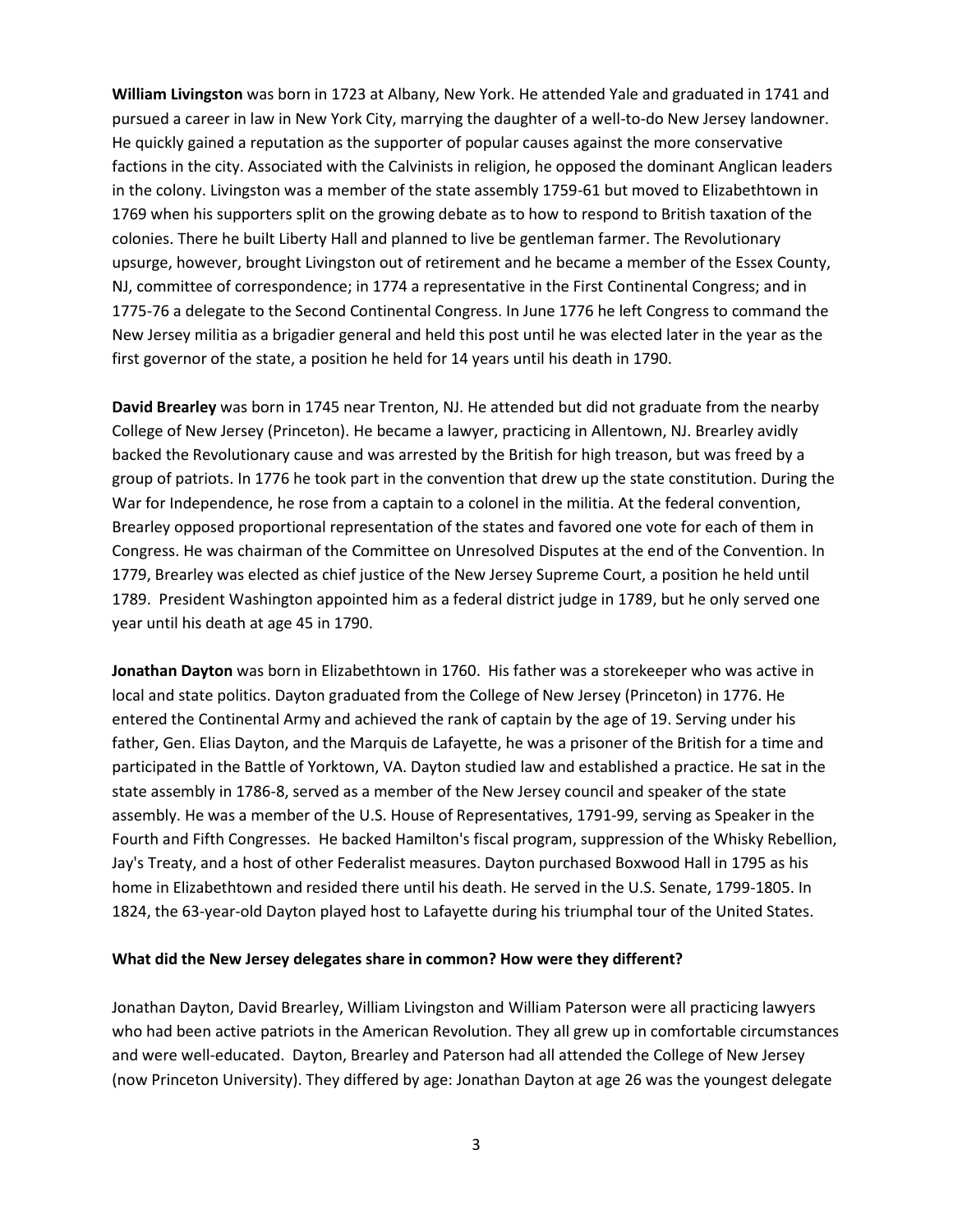at the Federal Convention. William Livingston at age 64 was one of the oldest (Benjamin Franklin at age 81 was the oldest delegate). David Brearley and William Paterson were both 42 years old in 1787.

#### **The debate over representation in Congress**

Nationalists, such as George Washington, James Madison, Alexander Hamilton, and John Jay, wanted a stronger government empowered to regulate commerce, enforce treaty obligations, collect taxes and maintain a strong defense. Four days after the opening of the Convention, Edmund Randolph, Governor of Virginia, presented the "Virginia Plan" (drafted by James Madison) for creating a new government with three branches (executive, legislative and judicial) and representation in the two houses of the legislative branch based on the population of each states. The Virginia Plan proposed a federated system with individual state governments and a strong national government with the power to make and enforce its own laws, including the power to collect its own taxes.

On June 15th, William Paterson, head of the New Jersey delegation to the Convention, laid out the "New Jersey" Plan before the Convention, which sought to balance power between the larger and smaller states. The New Jersey Plan proposed revisions to the Articles of Confederation, but not a completely new government. The plan made no change to the one-state, one-vote system and unicameral (onehouse) legislature. The limited powers of the Congress, which would include the ability to raise revenue via taxes and to regulate trade with foreign nations, were listed. One resolution, that drew criticism, was that the Congress would have the power to choose the Executive. The plan still called for a threebranch government, with the Federal Judiciary "appointed by the Executive, for terms of good behavior." Paterson called for supremacy of federal acts and treaties over state laws, but left the states with a high degree of sovereignty in most matters.

By mid-June, the Convention was in its third full week of proceedings, and it was becoming increasingly clear that the dispute over representation in the legislature was going to be difficult to solve. The New Jersey Plan was subject to the scrutiny of the delegates. James Wilson stressed the importance of seizing this favorable moment and creating a new government, and dismissed the idea that the delegates could only revise the Articles of Confederation because the "salvation of the Republic was at stake, it would be treason to our trust, not to propose what we found necessary." James Madison gave a long speech outlining eight criticisms of the New Jersey Plan. Madison argued that the New Jersey Plan would leave the national government far too weak and unable to assert control over the states or protect the states from foreign intrusion.

The issue of representation in Congress was strongly debated at the Federal Convention in 1787. Although the official Records of the Constitutional Convention do not include documents listing the population figures that were used, the delegates did have estimates of state populations. See Handout 1: William Paterson's notes for speech of June 9th at the Federal Convention of 1787. This document, a handwritten list of names of each of the states, their supposed population and a column entitled "Delegates," was dated Sept. 27, 1785 and possessed by David Brearley (See NCSS, "Population Estimates used by Congress during the Constitutional Convention" *Social Education*, 2006 pp. 270-272 at [https://www.socialstudies.org/system/files/publications/articles/se\\_700506270.pdf\)](https://www.socialstudies.org/system/files/publications/articles/se_700506270.pdf)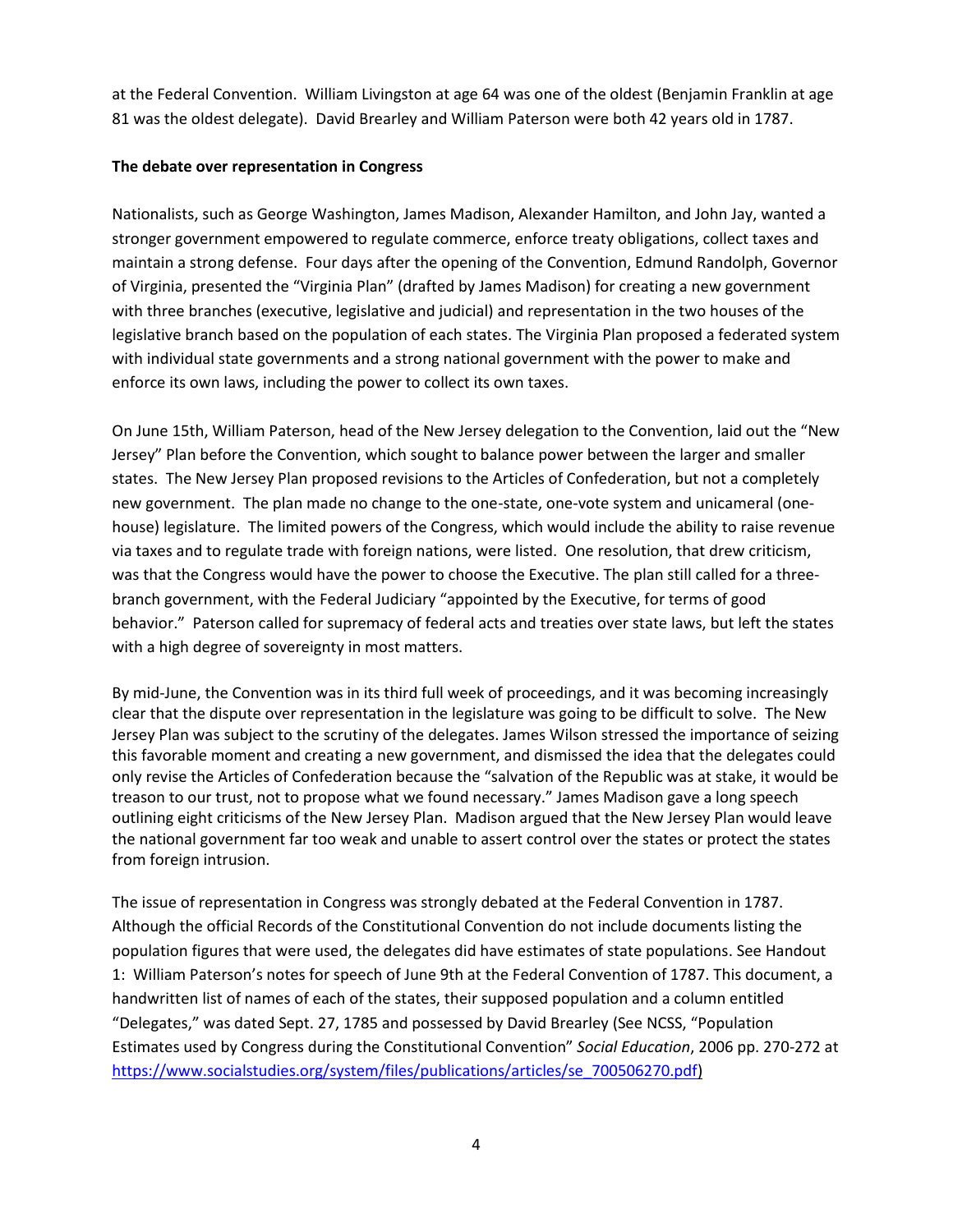### **Activity 2 : Representation in Congress**

Conduct a mock Federal Convention, assigning each student a role as a delegate for one of the 13 states. Have students debate and determine how many representatives each state should have, using the estimated population of the 13 states in 1787 (the 1790 census).

- Review Handout 2: State by state populations from 1790 census [\(https://www.infoplease.com/us/population/us-population-state-1790-2015\)](https://www.infoplease.com/us/population/us-population-state-1790-2015)
- Students complete the graphic organizer (Handout 2) to determine how many representatives in Congress each state would have based on its population and if each state had two representatives, each with one vote:

| <b>State</b>            | Population | Number of representatives | Number of          |
|-------------------------|------------|---------------------------|--------------------|
|                         |            | based on population (one  | representatives if |
|                         |            | per 30,000 people)        | each state had two |
| Connecticut             | 237,655    | $\overline{7}$            | $\overline{2}$     |
| Delaware                | 59,096     | $\mathbf{1}$              | $\overline{2}$     |
| Georgia                 | 82,548     | $\overline{2}$            | $\overline{2}$     |
| Maryland                | 319,728    | 10                        | $\overline{2}$     |
| Massachusetts           | 378,556    | 12                        | $\overline{2}$     |
| <b>New</b><br>Hampshire | 141,899    | 4                         | $\overline{2}$     |
| New Jersey              | 184,139    | 6                         | $\overline{2}$     |
| New York                | 340,241    | 11                        | $\overline{2}$     |
| North Carolina          | 395,005    | 13                        | $\overline{2}$     |
| Pennsylvania            | 433,611    | 14                        | $\overline{2}$     |
| Rhode Island            | 69,112     | $\overline{2}$            | $\overline{2}$     |
| South Carolina          | 249,073    | 8                         | $\overline{2}$     |
| Virginia                | 747,550    | 24                        | $\overline{2}$     |
| <b>Totals</b>           |            | 114                       | 26                 |

- How many small states (those with less than 250,000 people) are there? Seven: Connecticut, Delaware, Georgia, New Hampshire, New Jersey, Rhode Island and South Carolina.
- How many votes would the small states have if each state had an equal vote? 14 out of 26
- How many total votes would the small states have based on the 1790 census population? 30 out of 114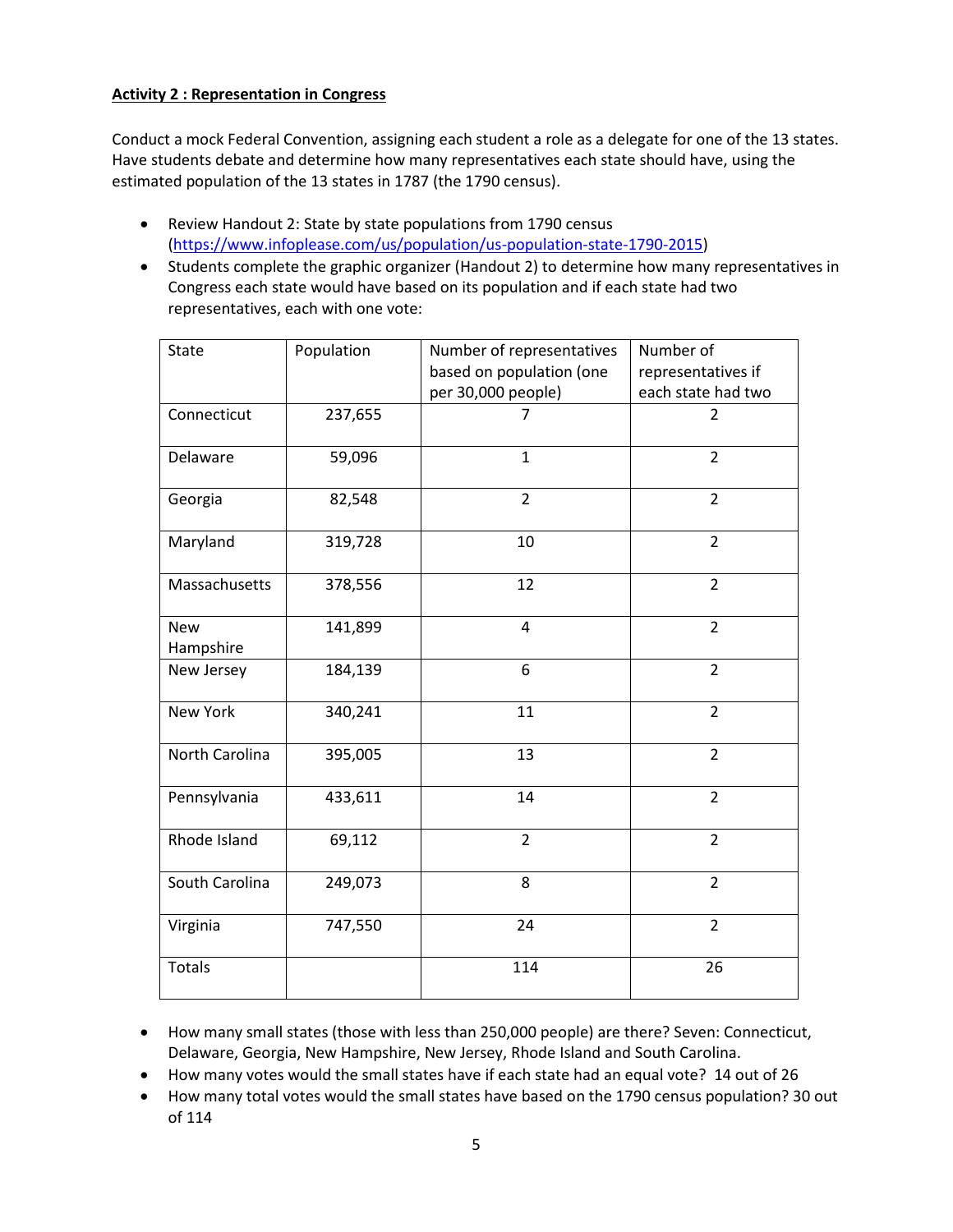Why would the small states favor two representatives for each state? Then they would have a majority of votes.

### **Activity 3: Simulated Federal Convention**

- Assign students as delegates from Georgia, South Carolina, North Carolina, Virginia, Maryland, Delaware, Pennsylvania, New Jersey, New York, Connecticut, Rhode Island, Massachusetts and New Hampshire to the Federal Convention (one from each state)
- Have the students work in groups as the delegates from their respective states and determine how many representatives each state would have according to the Virginia Plan. Compare that number with how many representatives each state would have according to the New Jersey Plan (one per state).
- Have the student groups decide which plan would be more beneficial for their state.
- Hold a mock Federal Convention with the teacher as George Washington, the president (and moderator) of the Convention.
- Once the mock Convention has concluded, debrief what happened.

### **Activity 4: Consider what really happened and why**

Although the New Jersey Plan was ultimately unsuccessful in convincing a majority of the state delegations, it set the stage for future negotiation, and helped lead to the Connecticut, or "Great Compromise" that granted equal representation in the Senate and representation proportional to population in the House of Representatives. Finally, on July 16, the delegates adopted a group of resolutions that became known as the Great Compromise. This became Article 1, Section 2, of the Constitution:

"The Number of Representatives shall not exceed one for every thirty Thousand, but each State shall have at Least one Representative; and until such enumeration shall be made, the State of New Hampshire shall be entitled to chuse [sic] three, Massachusetts eight, Rhode Island and Providence Plantations one, Connecticut five, New-York six, New Jersey four, Pennsylvania eight, Delaware one, Maryland six, Virginia ten, North Carolina five, South Carolina five, and Georgia three."

The compromise meant that there would be an upper house in which the states would be equally represented and a lower house with representation based upon population as enumerated in a decennial census. The initial House of Representatives included 65 members. The Great Compromise passed by one vote.

Watch the 90 second video about the New Jersey Plan and the Federal Convention at [http://www.youtube.com/watch?feature=player\\_embedded&v=n7h5tOqzoyI](http://www.youtube.com/watch?feature=player_embedded&v=n7h5tOqzoyI)

- Compare the proportional representation outlined in Art. I, Sec. 2 of the Constitution with your completed proportional representation chart using the populations from the 1790 census. Are most states under or over represented? Most are underrepresented. Why do you think this is the case? The population of the United States was growing rapidly and 1790 was the first time that a consistent census was taken).
- Discuss what a "compromise" is –*those with differing views agree to a solution where each side gives up something to solve the problem*.
- Discuss how the Connecticut Plan or "Great Compromise" solved the issue of representation in Congress.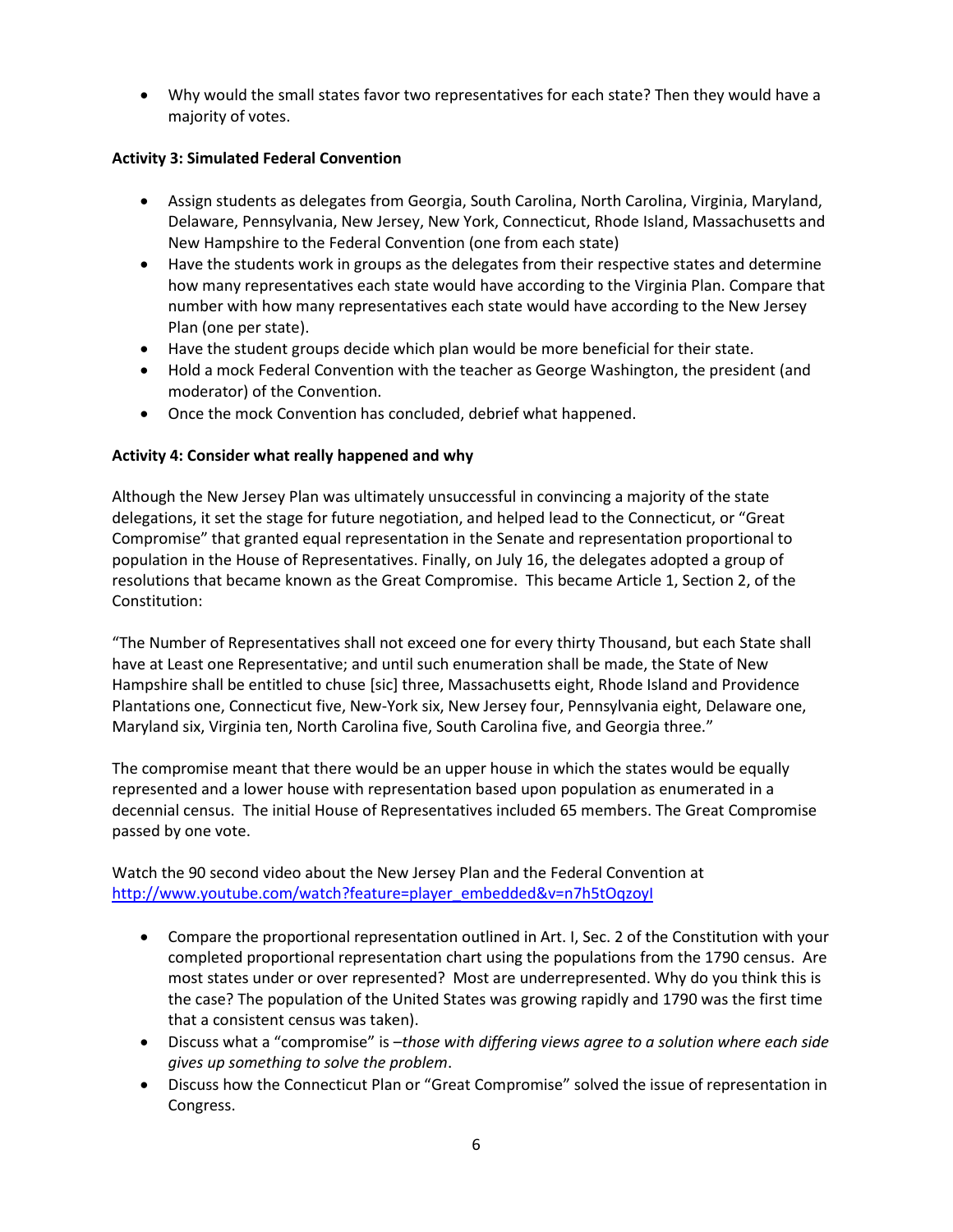- o Congress would have two houses: the Senate and the House of Representatives
- o Each state would have an equal number of representatives (two) in the Senate.
- $\circ$  The number of representatives each state would have in the House of Representatives would be based on the number of people in that state.
- What are the advantages of dividing Congress into two houses, one with representation in accordance with the population of each state and one with an equal number of representatives for each state?
	- o States would have equal power in the Senate.
	- $\circ$  Since laws could not be passed unless a majority in both houses agreed, large and small states could check each other's power.
	- $\circ$  The Great Compromise protected the interests of both large and small states.
	- Which system of representation—by population or two per state—is most beneficial to New Jersey? Explain why.

#### **Activity 5: The House of Representatives Today**

Since it was clear that the country as growing and the number of representatives would be increasing, at some point a representative per 30,000 residents would be too large. Efforts were early to change the total number of representative in the House of Representatives in the first Congress. The number of Representatives has been capped at 435 since the Apportionment Act of 1911. As a result, over the last century, congressional districts have more than tripled in size—from an average of roughly 212,000 inhabitants after the 1910 Census to about 710,000 inhabitants following the 2010 Census. The 2020 census showed a total national population of 331,449,281, a growth of more than 22 million, from 308,745,538 in 2010.

- Review the data from the 2020 census state by state at <https://www.census.gov/data/tables/2020/dec/2020-apportionment-data.html>
- Identify which states gain or lose representatives
- Consider if representation based on population is fair

#### **Assessment**

Students write a short essay explaining what might have happened:

- if the delegates at the 1787 federal Convention had agreed on a one-house Congress with an equal number of representatives from each state
- if the delegates had been unable to come to an agreement and why it is sometimes necessary to make compromises.

#### **Resources**

<https://www.archives.gov/founding-docs/founding-fathers>

[https://www.socialstudies.org/system/files/publications/articles/se\\_700506270.pdf](https://www.socialstudies.org/system/files/publications/articles/se_700506270.pdf)

[https://www.americanbar.org/groups/public\\_education/publications/insights-on-law-and](https://www.americanbar.org/groups/public_education/publications/insights-on-law-and-society/volume-20/issue-2/an-enumeration-of-the-population--a-history-of-the-census/)[society/volume-20/issue-2/an-enumeration-of-the-population--a-history-of-the-census/](https://www.americanbar.org/groups/public_education/publications/insights-on-law-and-society/volume-20/issue-2/an-enumeration-of-the-population--a-history-of-the-census/)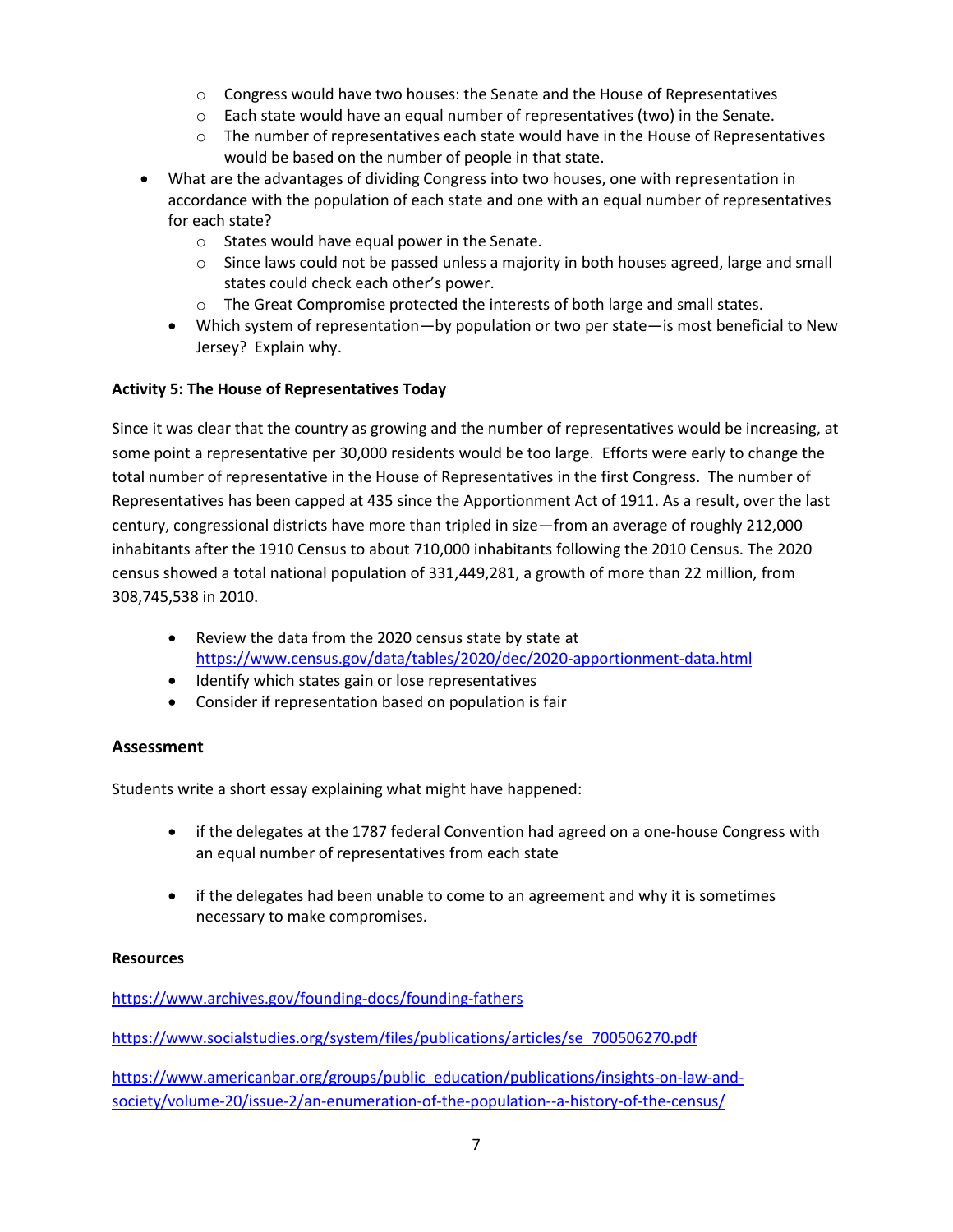<https://history.house.gov/Institution/Origins-Development/Proportional-Representation/>

[http://www.youtube.com/watch?feature=player\\_embedded&v=n7h5tOqzoyI](http://www.youtube.com/watch?feature=player_embedded&v=n7h5tOqzoyI)

<https://www.infoplease.com/us/population/us-population-state-1790-2015>

<https://www.census.gov/data/tables/2020/dec/2020-apportionment-data.html>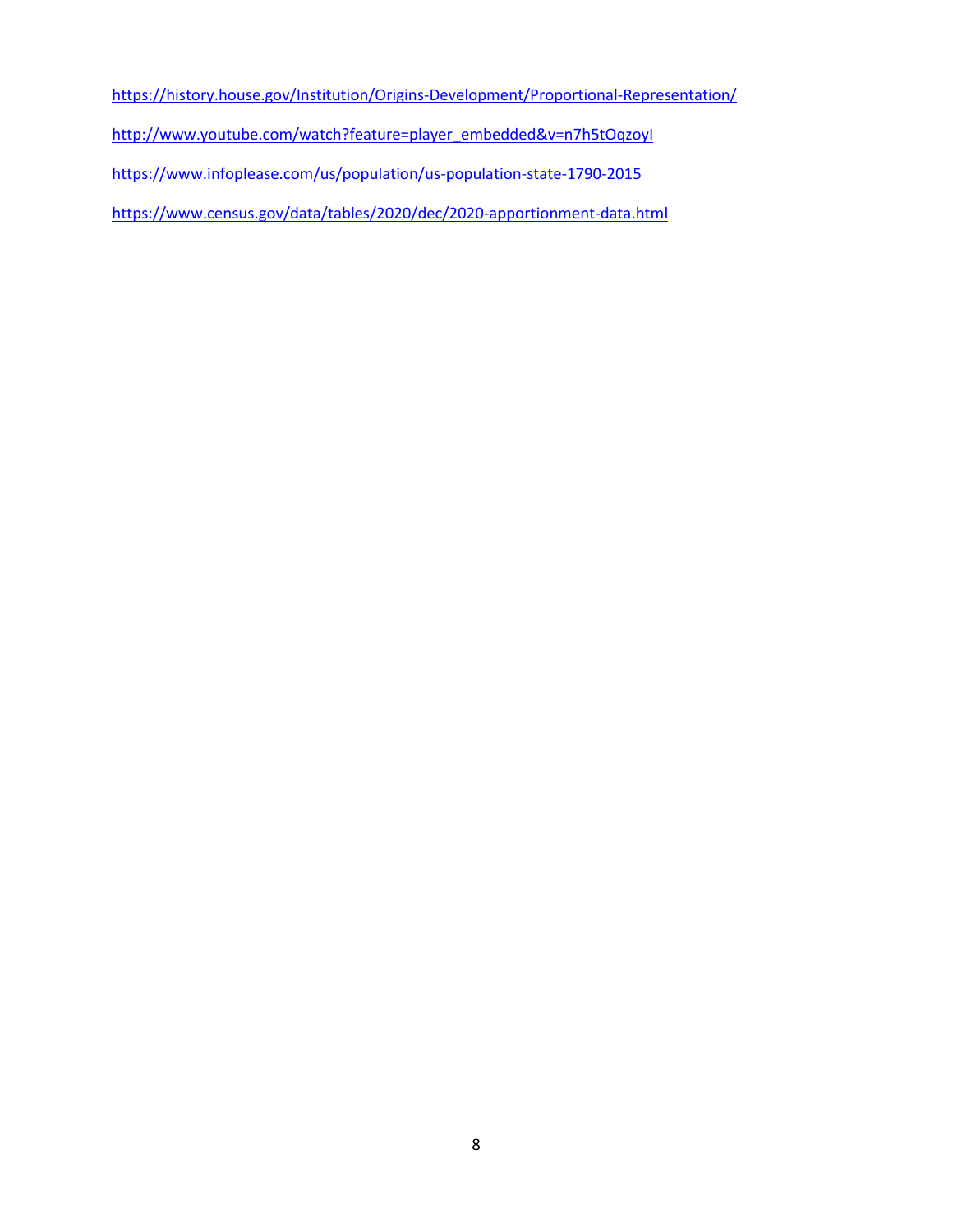Handout 1

Г

| States. | Quota of Tax.               | Delegates.                     |
|---------|-----------------------------|--------------------------------|
|         | Virginia  512,974  16.      |                                |
|         | Massachusetts  448,854  14. |                                |
|         |                             | Pennsylvania  410,378  12. 3/4 |
|         |                             |                                |
|         |                             |                                |
|         |                             |                                |
|         |                             |                                |
|         |                             |                                |
|         |                             |                                |
|         |                             |                                |
|         |                             |                                |
|         |                             |                                |
|         |                             |                                |
|         |                             |                                |

William Paterson's notes for speech of June 9<sup>th</sup> at the Federal Convention of 1787, at [https://avalon.law.yale.edu/18th\\_century/patterson.asp.](https://avalon.law.yale.edu/18th_century/patterson.asp) This document, a handwritten list of names of each of the states, their supposed population and a column entitled "Delegates" was dated Sept. 27, 1785 and possessed by David Brearley.